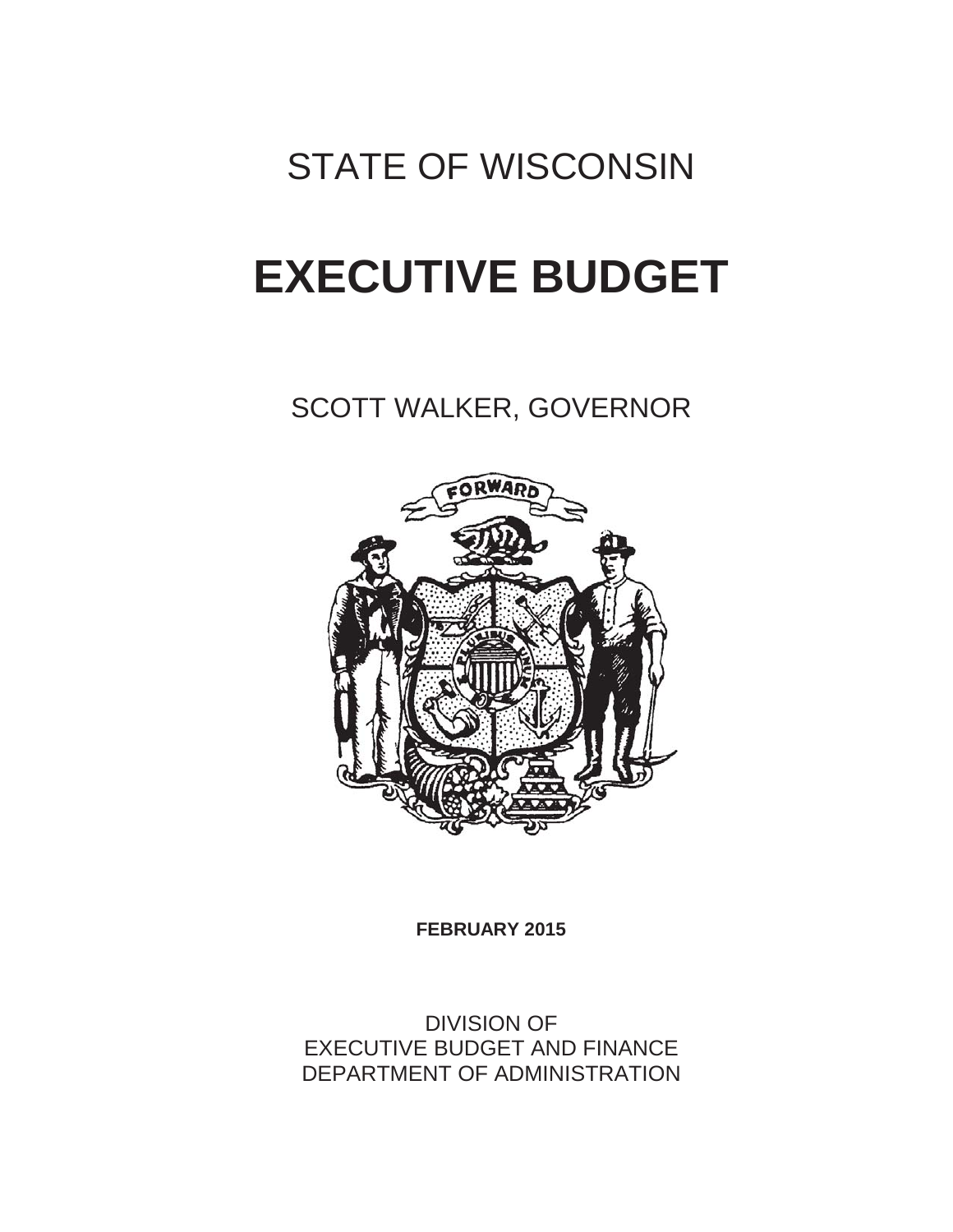# **UNIVERSITY OF WISCONSIN SYSTEM**

| Source       | <b>FY15</b>          | FY16          | % Change  | <b>FY17</b> | % Change  |
|--------------|----------------------|---------------|-----------|-------------|-----------|
| of Funds     | <b>Adjusted Base</b> | Recommended   | Over FY15 | Recommended | Over FY16 |
|              |                      |               |           |             |           |
| <b>GPR</b>   | 1,142,371,800        | 996,722,900   | $-12.7$   | 990,621,200 | $-0.6$    |
| PR-F         | 1,814,125,200        | 1,814,125,200 | 0.0       | 0           | $-100.0$  |
| PR-O         | 2,983,533,700        | 3,048,261,400 | 2.2       | 0           | $-100.0$  |
| PR-S         | 40,548,500           | 40,548,500    | 0.0       | 0           | $-100.0$  |
| SEG-O        | 34,512,300           | 29,762,500    | $-13.8$   | 0           | $-100.0$  |
| <b>TOTAL</b> | 6,015,091,500        | 5,929,420,500 | $-1.4$    | 990,621,200 | $-83.3$   |

# **GOVERNOR'S BUDGET RECOMMENDATIONS**

# **FULL-TIME EQUIVALENT POSITION SUMMARY**

| Source<br>of Funds | FY15<br><b>Adjusted Base</b> | FY16<br>Recommended | FTE Change<br>Over FY15 | <b>FY17</b><br>Recommended | FTE Change<br>Over FY16 |
|--------------------|------------------------------|---------------------|-------------------------|----------------------------|-------------------------|
|                    |                              |                     |                         |                            |                         |
| <b>GPR</b>         | 18,432.76                    | 18,432.76           | 0.00                    | 0.00                       | $-18,432.76$            |
| PR-F               | 5,583.63                     | 5,583.63            | 0.00                    | 0.00                       | $-5,583.63$             |
| PR-O               | 10,841.42                    | 10,841.42           | 0.00                    | 0.00                       | $-10,841.42$            |
| PR-S               | 72.65                        | 72.65               | 0.00                    | 0.00                       | $-72.65$                |
| SEG-O              | 169.25                       | 129.05              | $-40.20$                | 0.00                       | $-129.05$               |
| <b>TOTAL</b>       | 35,099.71                    | 35,059.51           | $-40.20$                | 0.00                       | $-35,059.51$            |

# **AGENCY DESCRIPTION**

The system is governed by an 18-member Board of Regents charged by statute with the responsibility to determine educational policy. The president of the system, as chief executive officer, is responsible for the direction and coordination of the system in accordance with state law and the policies of the board.

The system consists of 13 four-year institutions, 13 University of Wisconsin Colleges and the University of Wisconsin-Extension. The chancellors of the 13 universities and a single chancellor for both the University of Wisconsin Colleges and University of Wisconsin-Extension serve at the pleasure of the board and report to the president. Each of the 13 University of Wisconsin Colleges is headed by a dean. Long-range planning and future development of the institutions within the system are carried out in accordance with specific missions for each institution that were adopted in 1974 and revised in 1988 after public hearings throughout the state.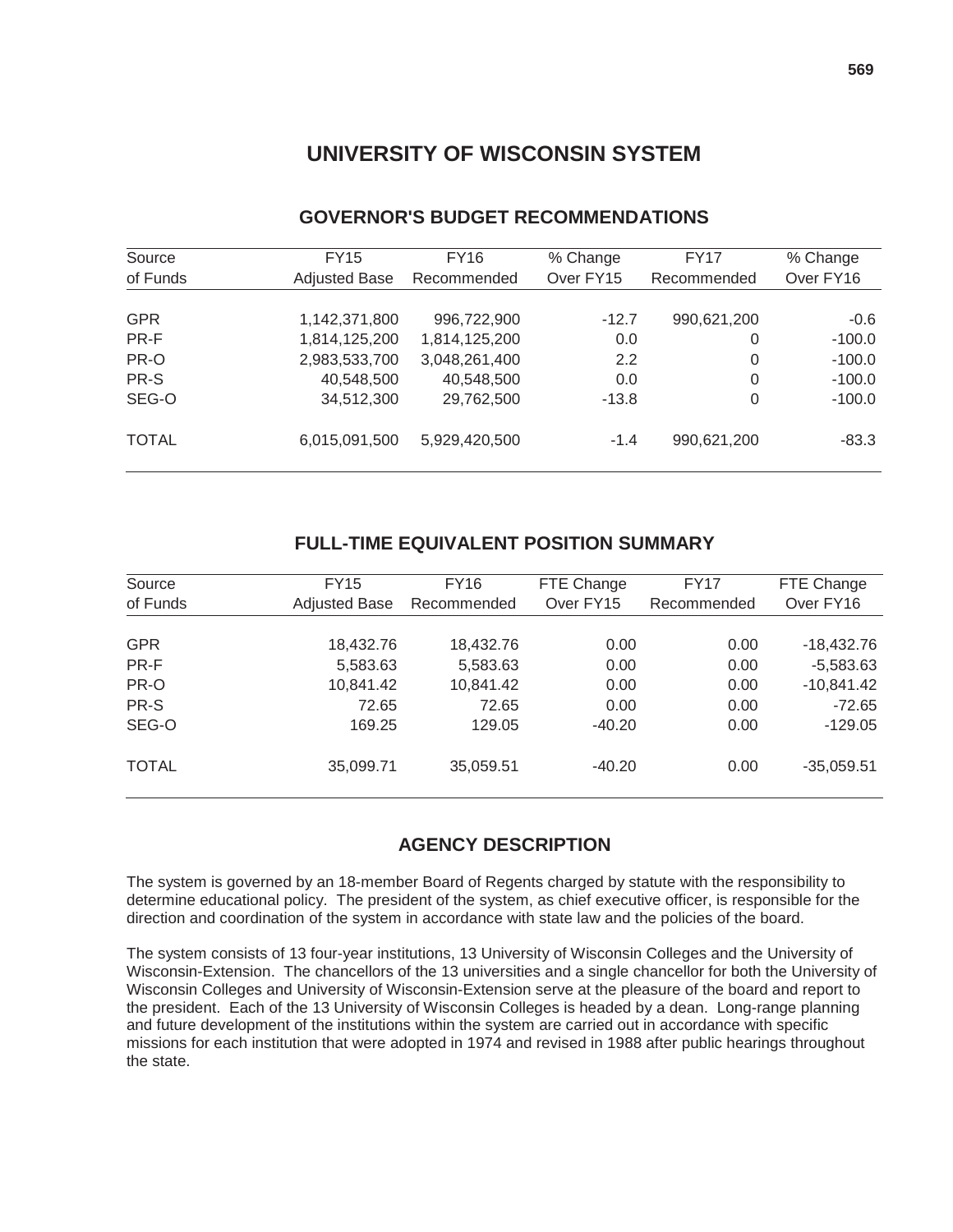#### **University of Wisconsin System 570**

Together, the 26 campuses enroll 179,828 students. Outreach and public service activities, coordinated and led statewide by the University of Wisconsin-Extension, make university resources available to all Wisconsin residents. Annually 228,101 people enroll in continuing education courses and other lifelong learning programs, and county-based Cooperative Extension educators log more than 1,254,037 teaching contacts every year. In addition, the statewide networks of Wisconsin Public Radio and Wisconsin Public Television reach more than 886,400 listeners and viewers weekly.

In accordance with the concept of shared governance, each institution's chancellor and faculty have primary responsibility for educational activities and for faculty personnel matters. Academic staff and students also participate in governance under terms defined in Chapter 36, Wisconsin Statutes.

Two of the system's 13 universities provide instruction at the undergraduate, master's and doctoral levels; the other universities offer undergraduate and master's degree programs; and the 13 two-year colleges provide associate degree and transfer programs in the first two years of undergraduate instruction.

The system attracts substantial nonstate funding to Wisconsin. In fiscal year 2013-14, the Board of Regents accepted \$1,437.6 million in gifts, grants and government contracts. The University of Wisconsin-Madison has consistently ranked in the top ten higher education institutions nationally in attracting federal funds.

The Wisconsin State Laboratory of Hygiene is Wisconsin's public and environmental health laboratory and is an attached agency to the University of Wisconsin-Madison. The laboratory is under the direction and supervision of the State Laboratory of Hygiene Board, which meets six times a year to approve the laboratory budget, set fees, set priorities and make final approval of laboratory resources so that the laboratory can act in response to agencies' planned objectives and program priorities. A nationally renowned public health facility, the laboratory provides top quality analytical services and makes substantial contributions to the evolution of public health and environmental laboratory science through teaching, research, outreach and public service. All sectors of the public health infrastructure – disease control and prevention, maternal and child health, environmental health, epidemiology, emergency preparedness and response, and policy development – are critically linked to the state and national public health laboratory system, which the laboratory coordinates in Wisconsin. Through its wide-ranging activities, directly or indirectly, every citizen in the state is affected and protected by the public health work of the laboratory.

The Wisconsin Veterinary Diagnostic Laboratory was established in 1999 Wisconsin Act 107, which was enacted on April 28, 2000. Effective July 1, 2000, the Wisconsin Animal Health Laboratory was transferred from the Department of Agriculture, Trade and Consumer Protection to the University of Wisconsin System and renamed the Wisconsin Veterinary Diagnostic Laboratory. Much like the State Laboratory of Hygiene, the laboratory is administratively attached to the university but governed by an independent board that contains representatives of state and federal governments, the university, and five nongovernmental members representing various aspects of Wisconsin animal agriculture. These five board members are appointed by the Governor with terms varying in length from two years to four years.

#### **MISSION**

The mission of the system, pursuant to s. 36.01(2), Wisconsin Statutes, "is to develop human resources, to discover and disseminate knowledge, to extend knowledge and its application beyond the boundaries of its campuses and to serve and stimulate society by developing in students heightened intellectual, cultural and humane sensitivities, scientific, professional and technological expertise and a sense of purpose. Inherent in this broad mission are methods of instruction, research, extended training and public service designed to educate people and improve the human condition. Basic to every purpose of the system is the search for truth."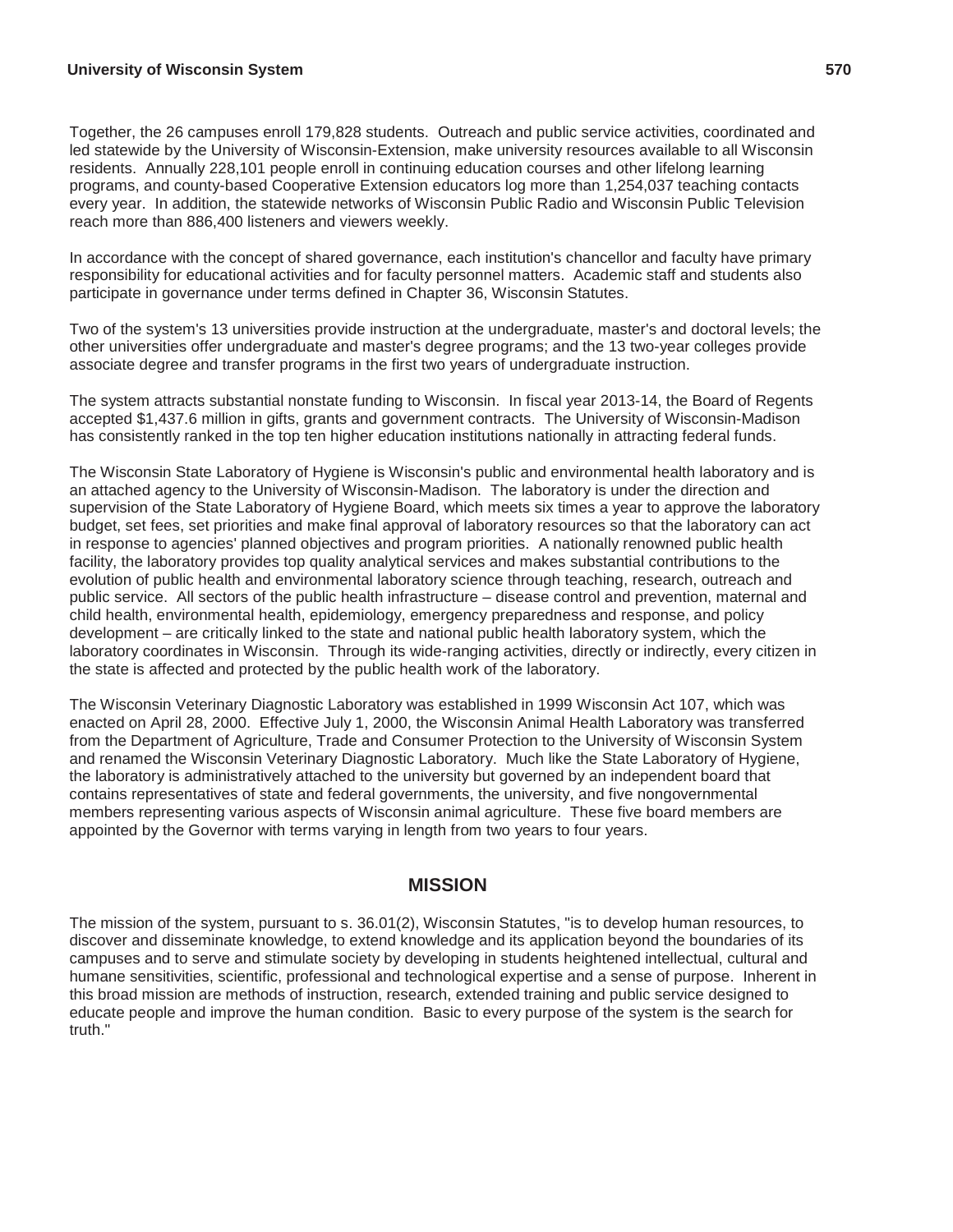The mission of the Wisconsin State Laboratory of Hygiene is to develop and provide essential public health laboratory support to communities, agencies (local, state and federal) and private providers consistent with the public health and environmental goals of the state. Support includes analytical services for the Department of Natural Resources, Department of Health Services, local governmental units, health care practitioners and private citizens; specialized public health, environmental health and occupational health procedures and reference testing; informatics and data support; Occupational Safety and Health Administration consultation; statistics, training, technical assistance and consultation for private and public health agencies; and applied research and university instruction related to the public health and environmental protection mission of the laboratory.

The mission of the Wisconsin Veterinary Diagnostic Laboratory is to develop and provide reliable diagnostic laboratory tests and the professional expertise to complement them. In doing so, the laboratory will fulfill its obligation to be a primary component of the Wisconsin animal health system. The laboratory is intent on being recognized as a leader in the scientific field, achieving excellence in veterinary laboratory diagnostics by integrating innovative and proven technologies, and conducting research to provide the highest quality of service possible.

# **PROGRAMS, GOALS, OBJECTIVES AND ACTIVITIES**

#### **Program 1: University Education, Research and Public Service**

#### University of Wisconsin System

Goal: Meet or exceed the current plans to increase undergraduate degrees conferred (associate and bachelor's).

Objective/Activity: Increase undergraduate degrees conferred by the University of Wisconsin System to meet the state's need for college-degreed professionals as part of the Talent Development Initiative.

Goal: Provide access by enrolling at least 32 percent of Wisconsin high school graduates immediately after graduation.

Objective/Activity: Serving the residents of Wisconsin as part of the Talent Development Initiative.

Goal: Increase first-to-second year retention at the same institution.

Objective/Activity: Increase retention of students to the second year at their original institution in conjunction with the Talent Development Initiative.

Goal: Increase the rate at which new freshmen earn a bachelor's degree at the same institution within six years.

Objective/Activity: Increase graduation rate at the same institution to assist with meeting the state's need for college-degreed professionals as part of the Talent Development Initiative.

#### Wisconsin State Laboratory of Hygiene

Goal: Rapidly detect and identify outbreaks of communicable disease that are caused by new, emerging pathogens or are the result of an intentional release of a biological or chemical agent and that pose a threat to public health in Wisconsin.

Objective/Activity: Develop a statewide network of testing laboratories to facilitate the monitoring of and emergency response to infectious diseases of public health importance including newly emergent agents and the primary agents of bioterrorism.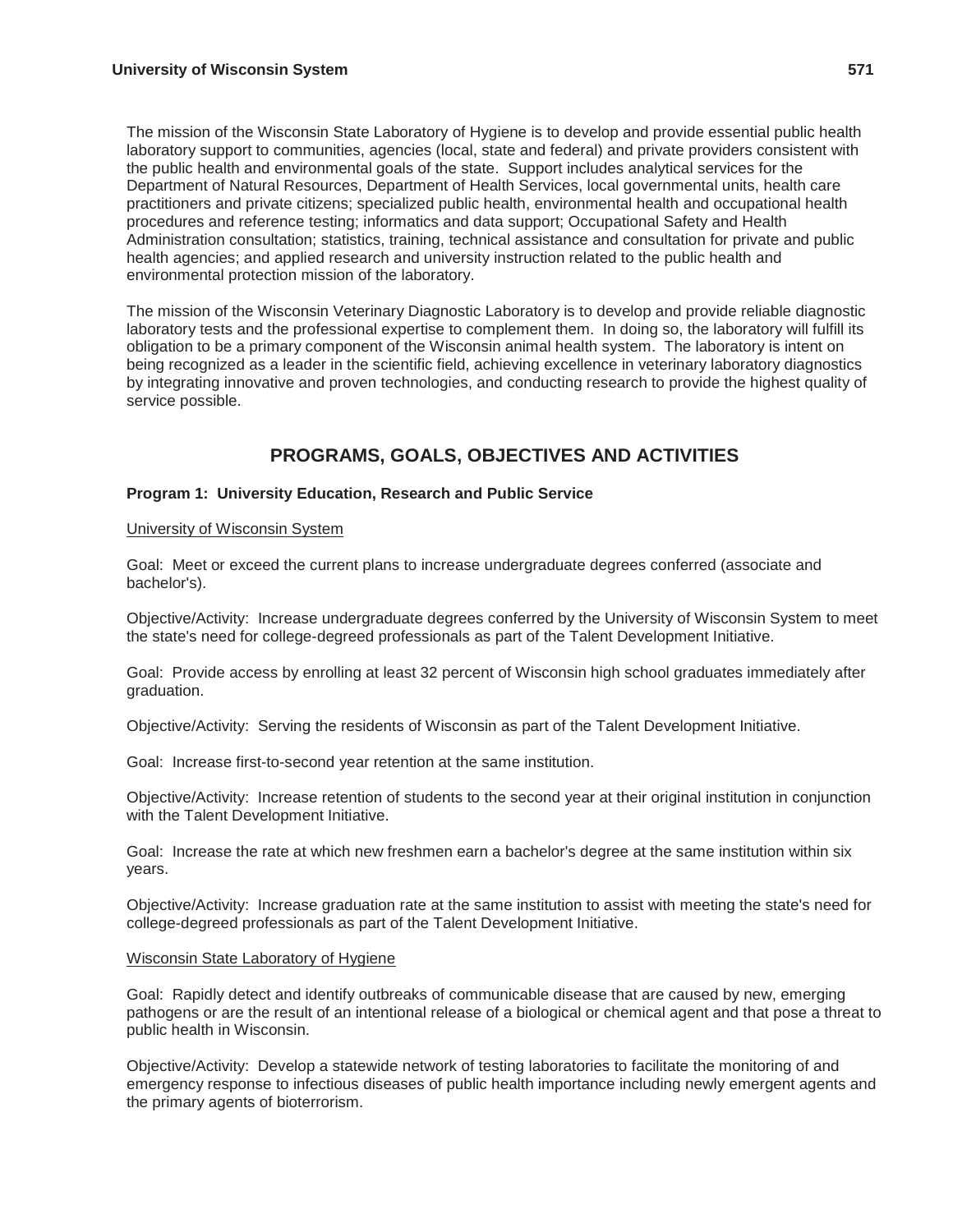Goal: Increase training, outreach and sharing of scientific expertise.

Objective/Activity: Sponsor, develop or participate in training and outreach events.

Goal: Assure that the Wisconsin State Laboratory of Hygiene is prepared to carry out its emergency response responsibilities even in the event of catastrophic losses to its own infrastructure.

Objective/Activity: Develop, implement and exercise a comprehensive Incident Command System and Continuity of Operations (COOP) plan.

# **PERFORMANCE MEASURES**

#### **2013 AND 2014 GOALS AND ACTUALS**

| Prog.<br>No. | <b>Performance Measure</b>                                                                                                                            | Goal<br>2013                                                                                             | <b>Actual</b><br>2013                                              | Goal<br>2014                                                                        | <b>Actual</b><br>2014                                              |
|--------------|-------------------------------------------------------------------------------------------------------------------------------------------------------|----------------------------------------------------------------------------------------------------------|--------------------------------------------------------------------|-------------------------------------------------------------------------------------|--------------------------------------------------------------------|
| 1.           | University of Wisconsin System<br>Targeted internships with business.                                                                                 | N/A <sup>1</sup>                                                                                         | <b>Not</b><br>$measured^2$                                         | N/A <sup>1</sup>                                                                    | <b>Not</b><br>$measured^2$                                         |
| 1.           | Flexible Degree programs offered.                                                                                                                     | N/A <sup>1</sup>                                                                                         | <b>Not</b><br>measured $2$                                         | 5                                                                                   | <b>Not</b><br>$measured^2$                                         |
| 1.           | Increase enrollment in STEM degree<br>areas (e.g., Engineering and<br>Business).                                                                      | N/A <sup>1</sup>                                                                                         | <b>Not</b><br>measured <sup>2</sup>                                | N/A <sup>1</sup>                                                                    | <b>Not</b><br>$measured^2$                                         |
| 1.           | Business centers created/expanded.                                                                                                                    | N/A <sup>1</sup>                                                                                         | <b>Not</b><br>$measured^2$                                         | N/A <sup>1</sup>                                                                    | <b>Not</b><br>$measured^2$                                         |
| 1.           | <b>State Laboratory of Hygiene</b>                                                                                                                    |                                                                                                          |                                                                    |                                                                                     |                                                                    |
|              | Number of clinical laboratories that<br>electronically report testing data.                                                                           | 42                                                                                                       | 62                                                                 | 48                                                                                  | 71                                                                 |
| 1.           | The number of events where the<br>laboratory is the sponsor or<br>cosponsor, or laboratory staff are<br>invited presenters of technical<br>expertise. | 250                                                                                                      | 253                                                                | 250                                                                                 | 271                                                                |
| 1.           | Conduct full exercises of the COOP<br>plan, including one exercise related to<br>specific emergencies (e.g., pandemic<br>flu) each year.              | Conduct one<br>full exercise,<br>four<br>quarterly<br>alert<br>message<br>drills and<br>two<br>exercises | Conducted<br>one full<br>exercise and<br>four<br>message<br>drills | Conduct one<br>full exercise<br>and four<br>quarterly<br>alert<br>message<br>drills | Conducted<br>one full<br>exercise and<br>four<br>message<br>drills |

Note: Based on fiscal year.

<sup>1</sup>The University of Wisconsin System did not plan to measure this performance measure this year.

<sup>2</sup>Performance measures were contingent on new initiatives included in the 2013-15 budget request, which subsequently were not funded.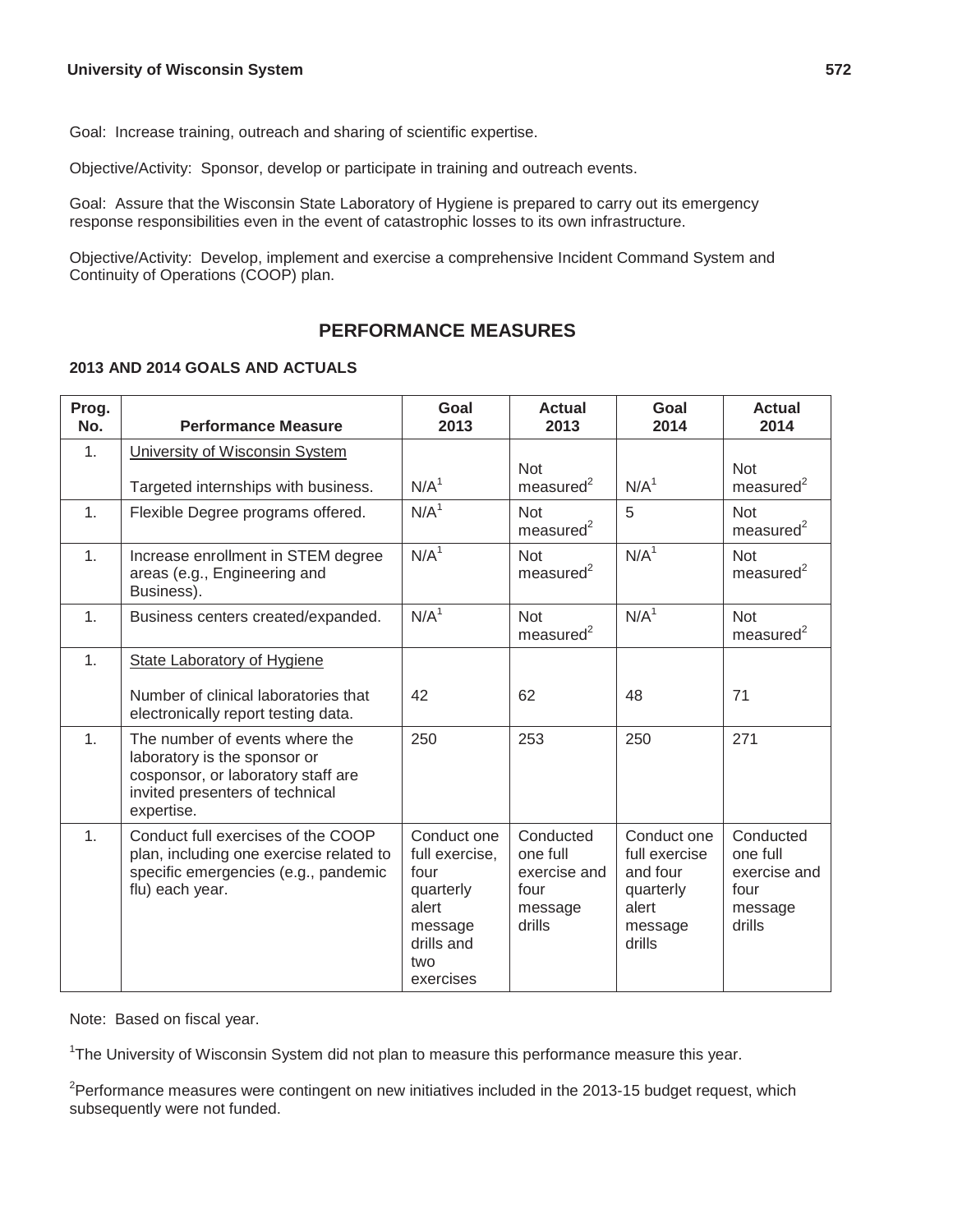# **2015, 2016 AND 2017 GOALS**

| Prog.<br>No.  | Performance Measure <sup>1</sup>    | Goal<br>2015 | Goal<br>2016 | Goal<br>2017 |
|---------------|-------------------------------------|--------------|--------------|--------------|
| 1.            | University of Wisconsin System      |              |              |              |
|               | Undergraduate degrees.              | 28,723       | 29,339       | 30,040       |
| 1.            | Wisconsin resident attendance rate. | 32%          | 32%          | 32%          |
| $\mathbf 1$ . | Retention rate.                     | 81.3%        | 81.8%        | 82%          |
|               | Graduation rate.                    | 60.8%        | 61%          | 61.3%        |

Note: Based on fiscal year.

<sup>1</sup>Performance measures and goals are all new for the biennium.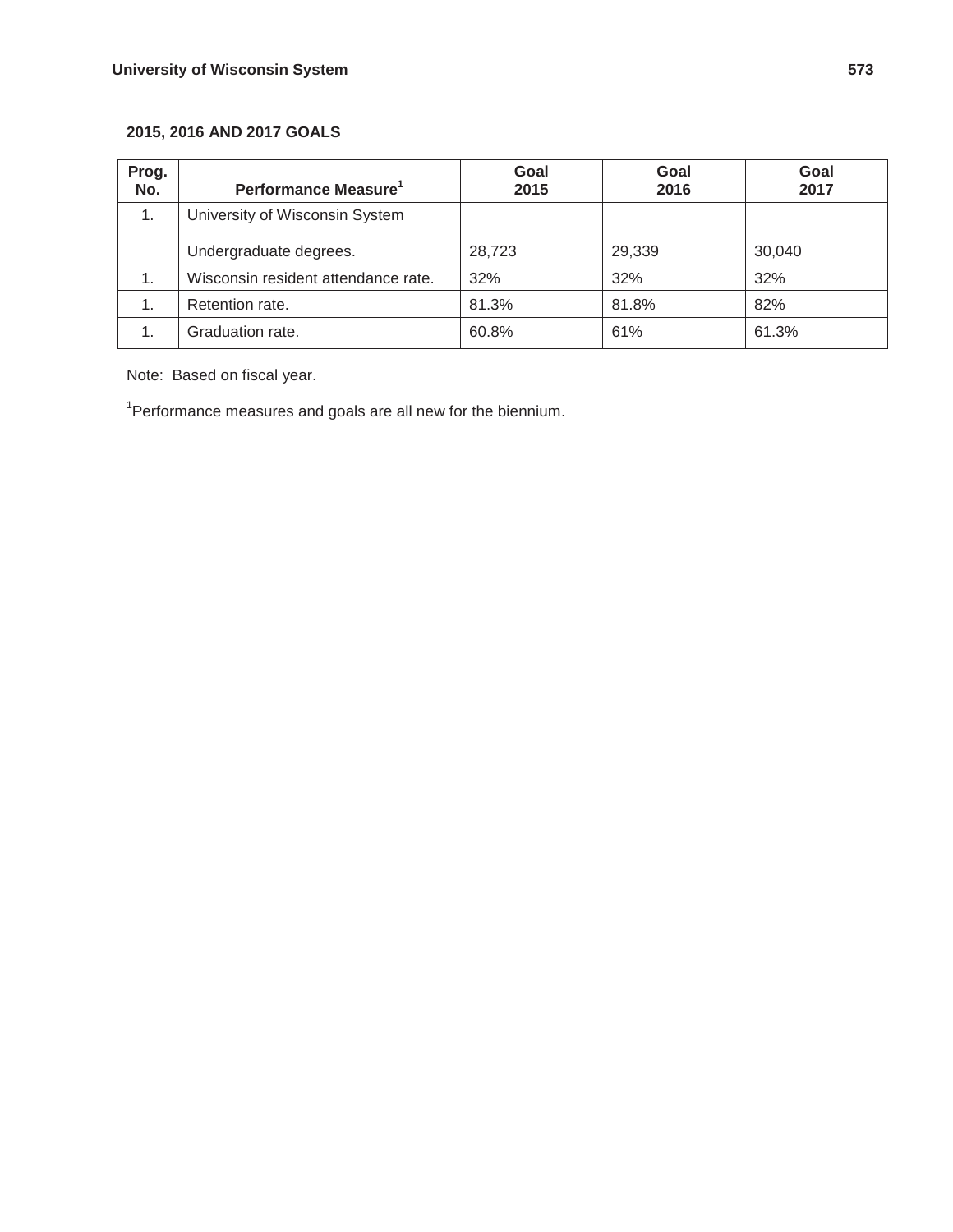# **UNIVERSITY OF WISCONSIN SYSTEM**

# **GOVERNOR'S BUDGET RECOMMENDATIONS**

### **RECOMMENDATIONS**

- 1. University of Wisconsin System Authority
- 2. Adjustments to Student Academic Fees
- 3. Environmental Management Account Funding Changes
- 4. Debt Service Reestimate
- 5. Standard Budget Adjustments

#### **ITEMS NOT APPROVED**

- 6. Building the Talent Path
- 7. Building the Talent Infrastructure
- 8. Building the Talent Based Economy
- 9. Building the Foundation for Excellence
- 10. Expand Discretionary Merit Compensation
- 11. Approve Compensation Plans
- 12. Modify the Tuition and Fees Report Requirements
- 13. Repeal the Student Fee Funded Auxiliary Report
- 14. Utilities Advisory DIN on New and Expanded Facilities
- 15. Veterinary Diagnostic Laboratory
- 16. State Laboratory of Hygiene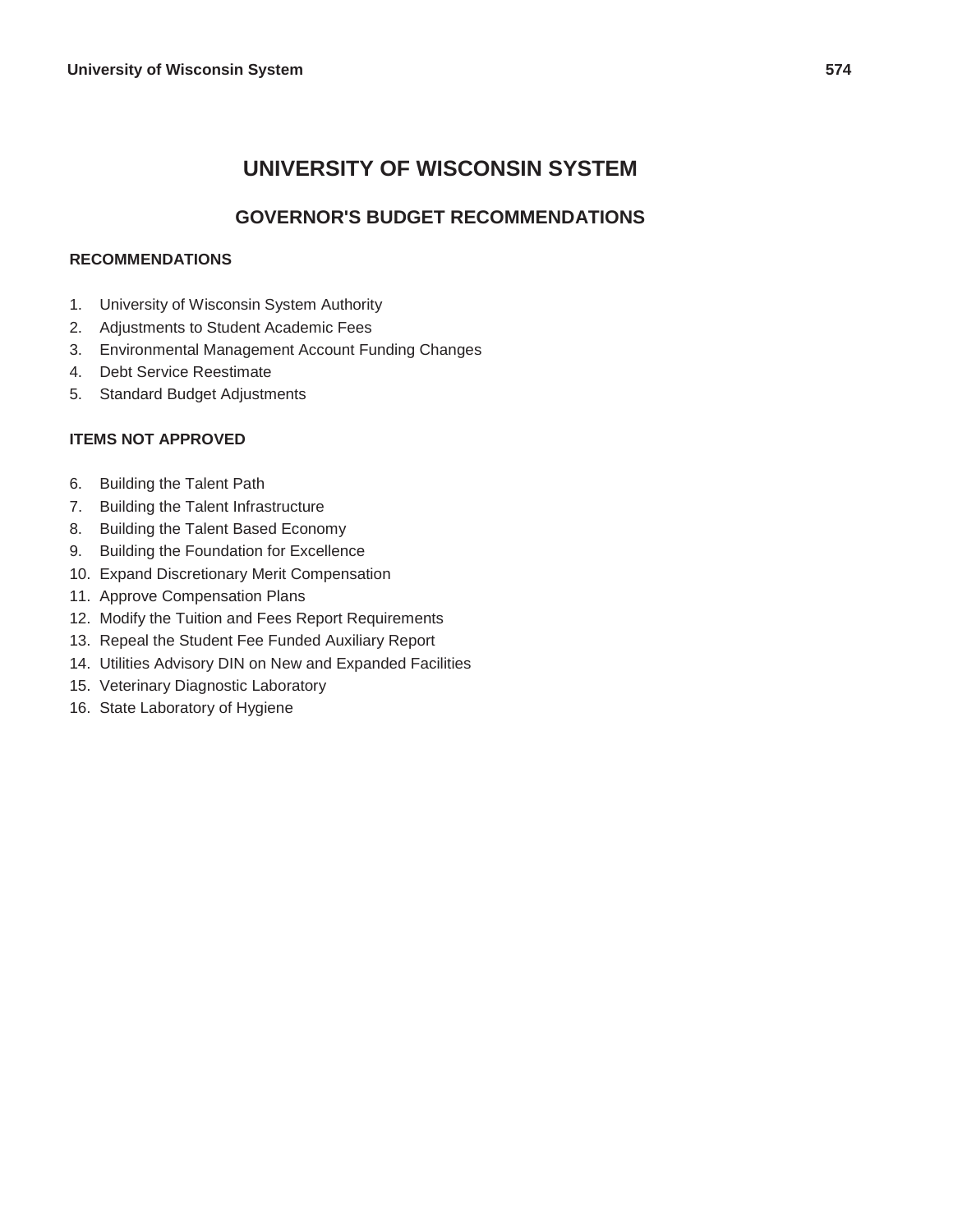|                                | <b>ACTUAL</b> | <b>ADJUSTED</b><br><b>BASE</b> | <b>AGENCY REQUEST</b> |               | <b>GOVERNOR'S</b><br><b>RECOMMENDATION</b> |             |
|--------------------------------|---------------|--------------------------------|-----------------------|---------------|--------------------------------------------|-------------|
|                                | <b>FY14</b>   | <b>FY15</b>                    | <b>FY16</b>           | <b>FY17</b>   | FY16                                       | <b>FY17</b> |
| <b>GENERAL PURPOSE REVENUE</b> | \$1,150,952.5 | \$1,142,371.8                  | \$1,190,116.9         | \$1,227,547.3 | \$996,722.9                                | \$990,621.2 |
| <b>State Operations</b>        | 1,150,952.5   | 1,142,371.8                    | 1,190,116.9           | 1,227,547.3   | 996,722.9                                  | 990,621.2   |
| FEDERAL REVENUE (1)            | \$1,701,090.9 | \$1,814,125.2                  | \$1,814,125.2         | \$1,814,125.2 | \$1,814,125.2                              | \$0.0       |
| <b>State Operations</b>        | 1,701,090.9   | 1,814,125.2                    | 1,814,125.2           | 1,814,125.2   | 1,814,125.2                                | 0.0         |
| PROGRAM REVENUE (2)            | \$3,194,300.9 | \$3,024,082.2                  | \$3,107,927.3         | \$3,107,517.3 | \$3,088,809.9                              | \$0.0       |
| <b>State Operations</b>        | 3,194,300.9   | 3,024,082.2                    | 3,107,927.3           | 3,107,517.3   | 3,088,809.9                                | 0.0         |
| <b>SEGREGATED REVENUE (3)</b>  | \$27,342.9    | \$34,512.3                     | \$34,512.3            | \$34,512.3    | \$29,762.5                                 | \$0.0       |
| <b>State Operations</b>        | 26,411.2      | 33,245.9                       | 33,245.9              | 33,245.9      | 28,626.6                                   | 0.0         |
| Local Assistance               | 404.7         | 465.0                          | 465.0                 | 465.0         | 334.5                                      | 0.0         |
| Aids to Ind. & Org.            | 526.9         | 801.4                          | 801.4                 | 801.4         | 801.4                                      | 0.0         |
| <b>TOTALS - ANNUAL</b>         | \$6,073,687.2 | \$6,015,091.5                  | \$6,146,681.7         | \$6,183,702.1 | \$5,929,420.5                              | \$990,621.2 |
| <b>State Operations</b>        | 6,072,755.5   | 6,013,825.1                    | 6,145,415.3           | 6,182,435.7   | 5,928,284.6                                | 990,621.2   |
| Local Assistance               | 404.7         | 465.0                          | 465.0                 | 465.0         | 334.5                                      | 0.0         |
| Aids to Ind. & Org.            | 526.9         | 801.4                          | 801.4                 | 801.4         | 801.4                                      | 0.0         |

| Table 1                                                               |  |
|-----------------------------------------------------------------------|--|
| Department Budget Summary by Funding Source (in thousands of dollars) |  |

(1) Includes Program Revenue-Federal and Segregated Revenue-Federal

(2) Includes Program Revenue-Service and Program Revenue-Other

(3) Includes Segregated Revenue-Service, Segregated Revenue-Other and Segregated Revenue-Local

|                                | <b>ADJUSTED</b><br><b>BASE</b> | <b>AGENCY REQUEST</b> |             | <b>GOVERNOR'S</b><br><b>RECOMMENDATION</b> |             |  |
|--------------------------------|--------------------------------|-----------------------|-------------|--------------------------------------------|-------------|--|
|                                | <b>FY15</b>                    | <b>FY16</b>           | <b>FY17</b> | <b>FY16</b>                                | <b>FY17</b> |  |
| <b>GENERAL PURPOSE REVENUE</b> | 18,432.76                      | 18,432.76             | 18,432.76   | 18,432.76                                  | 0.00        |  |
| FEDERAL REVENUE (1)            | 5,583.63                       | 5,583.63              | 5,583.63    | 5,583.63                                   | 0.00        |  |
| PROGRAM REVENUE (2)            | 10,914.07                      | 10,915.07             | 10,915.07   | 10,914.07                                  | 0.00        |  |
| SEGREGATED REVENUE (3)         | 169.25                         | 169.25                | 169.25      | 129.05                                     | 0.00        |  |
| <b>State Operations</b>        | 166.05                         | 166.05                | 166.05      | 125.85                                     | 0.00        |  |
| Local Assistance               | 1.00                           | 1.00                  | 1.00        | 1.00                                       | 0.00        |  |
| Aids to Ind. & Org.            | 2.20                           | 2.20                  | 2.20        | 2.20                                       | 0.00        |  |
| <b>TOTALS - ANNUAL</b>         | 35,099.71                      | 35,100.71             | 35,100.71   | 35,059.51                                  | 0.00        |  |
| <b>State Operations</b>        | 35,096.51                      | 35,097.51             | 35,097.51   | 35,056.31                                  | 0.00        |  |
| Local Assistance               | 1.00                           | 1.00                  | 1.00        | 1.00                                       | 0.00        |  |
| Aids to Ind. & Org.            | 2.20                           | 2.20                  | 2.20        | 2.20                                       | 0.00        |  |

| Table 2                                                              |  |
|----------------------------------------------------------------------|--|
| Department Position Summary by Funding Source (in FTE positions) (4) |  |

(1) Includes Program Revenue-Federal and Segregated Revenue-Federal

(2) Includes Program Revenue-Service and Program Revenue-Other

(3) Includes Segregated Revenue-Service, Segregated Revenue-Other and Segregated Revenue-Local

(4) All positions are State Operations unless otherwise specified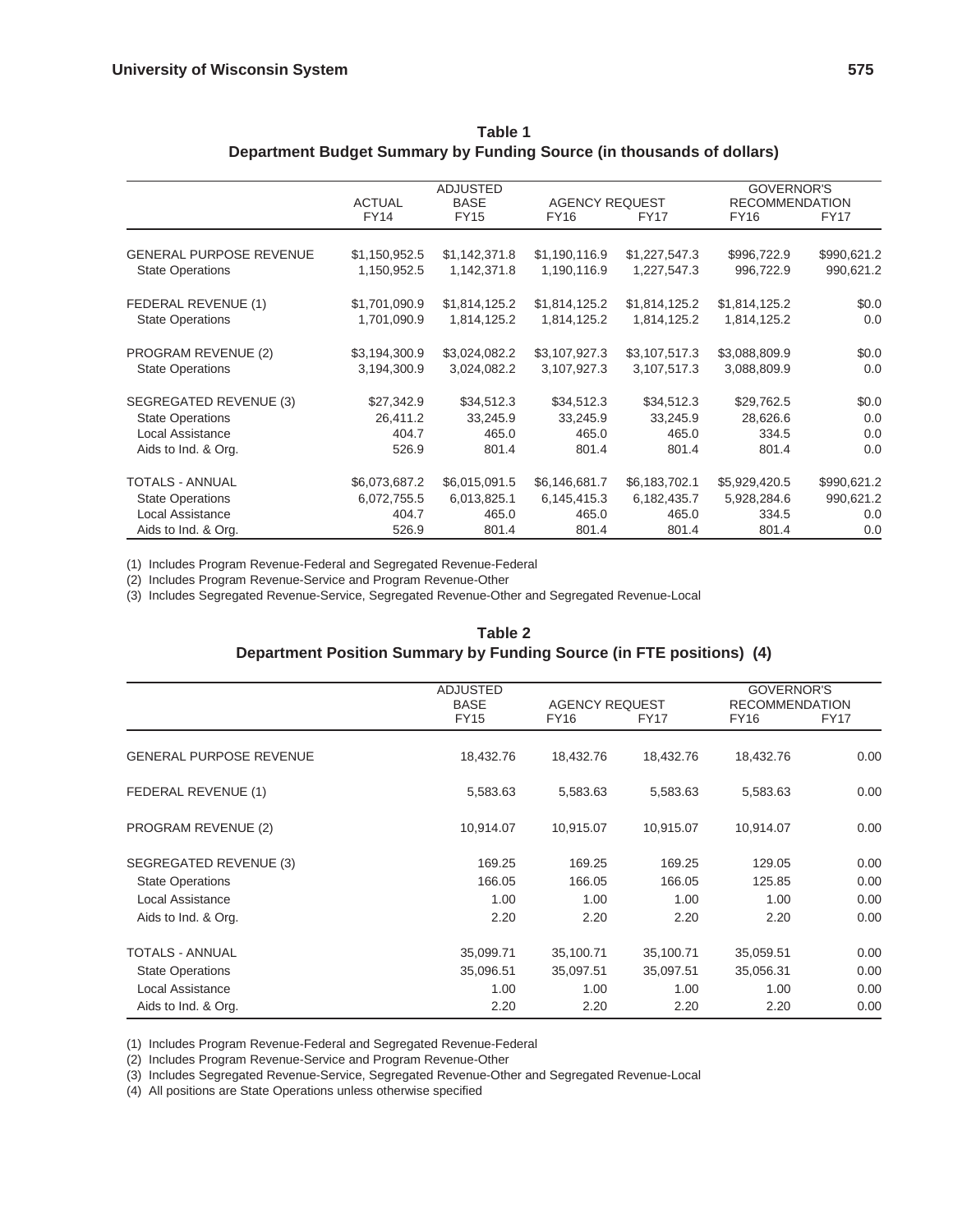|    |                                                      | <b>ADJUSTED</b><br><b>BASE</b><br><b>AGENCY REQUEST</b><br><b>ACTUAL</b><br><b>FY14</b><br><b>FY15</b><br><b>FY16</b><br>FY <sub>17</sub> |               |               |               | GOVERNOR'S<br><b>RECOMMENDATION</b><br>FY <sub>16</sub> | <b>FY17</b> |
|----|------------------------------------------------------|-------------------------------------------------------------------------------------------------------------------------------------------|---------------|---------------|---------------|---------------------------------------------------------|-------------|
| 1. | University education, research<br>and public service | \$6,066,345.7                                                                                                                             | \$6,007,678.6 | \$6,139,156.9 | \$6,176,177.3 | \$5,921,895.7                                           | \$990,621.2 |
| 3. | University system administration                     | \$7.341.5                                                                                                                                 | \$7.412.9     | \$7.524.8     | \$7,524.8     | \$7.524.8                                               | \$0.0       |
|    | TOTALS                                               | \$6,073,687.2                                                                                                                             | \$6,015,091.5 | \$6,146,681.7 | \$6,183,702.1 | \$5,929,420.5                                           | \$990,621.2 |

## **Table 3 Department Budget Summary by Program (in thousands of dollars)**

# **Table 4 Department Position Summary by Program (in FTE positions) (4)**

|    |                                                      | <b>ADJUSTED</b><br><b>BASE</b><br><b>FY15</b> | <b>AGENCY REQUEST</b><br><b>FY16</b> | <b>FY17</b> | GOVERNOR'S<br><b>RECOMMENDATION</b><br>FY16 | <b>FY17</b> |
|----|------------------------------------------------------|-----------------------------------------------|--------------------------------------|-------------|---------------------------------------------|-------------|
| 1. | University education, research<br>and public service | 35,029.96                                     | 35.030.96                            | 35.030.96   | 34,989.76                                   | 0.00        |
| 3. | University system administration                     | 69.75                                         | 69.75                                | 69.75       | 69.75                                       | 0.00        |
|    | <b>TOTALS</b>                                        | 35,099.71                                     | 35.100.71                            | 35,100.71   | 35.059.51                                   | 0.00        |

(4) All positions are State Operations unless otherwise specified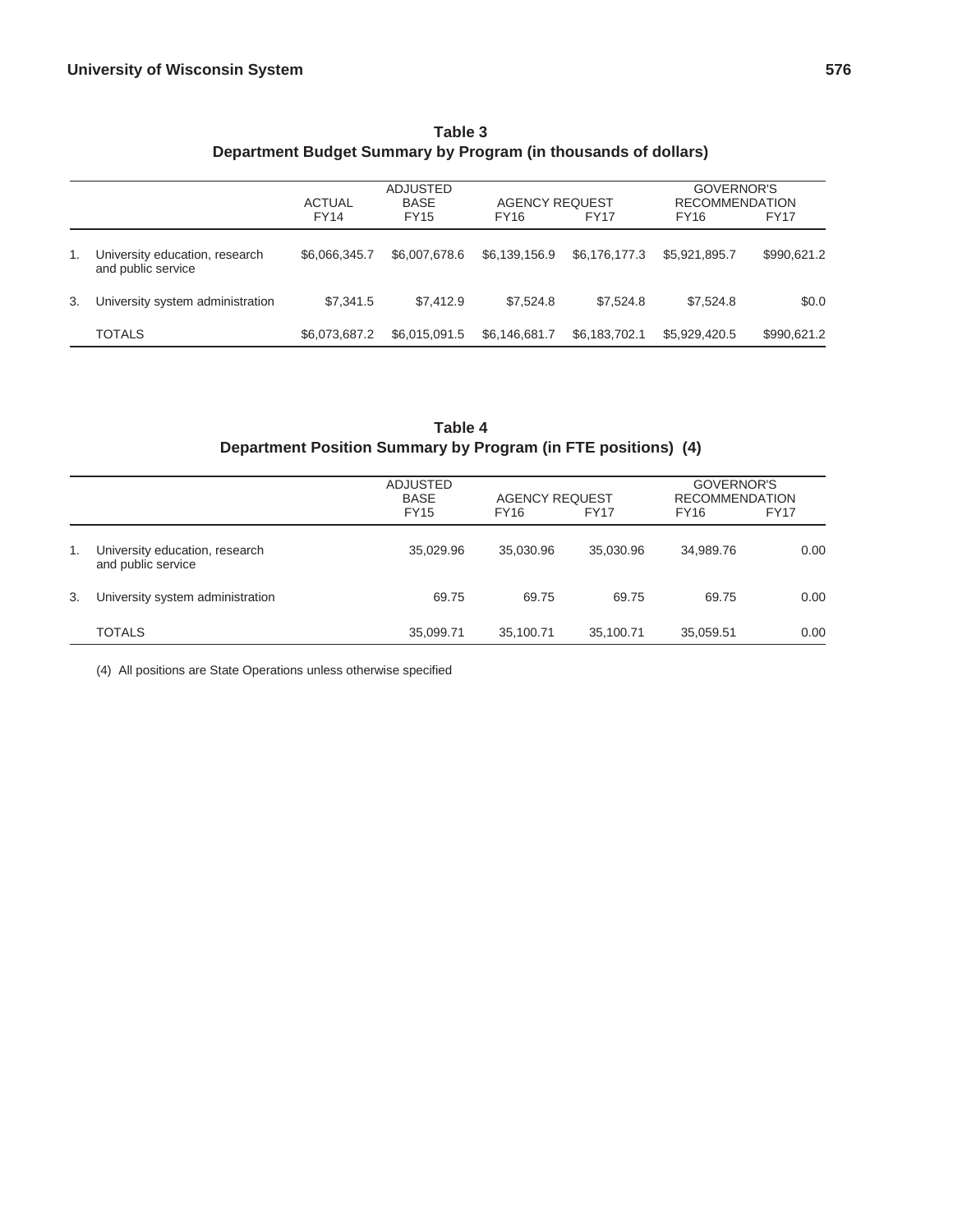|              |                |             | <b>Agency Request</b> |                | Governor's Recommendations |                  |                |                  |                               |                  |
|--------------|----------------|-------------|-----------------------|----------------|----------------------------|------------------|----------------|------------------|-------------------------------|------------------|
| Source       |                | FY16        |                       |                | <b>FY17</b>                |                  | <b>FY16</b>    |                  | <b>FY17</b>                   |                  |
| οf<br>Funds  | <b>Dollars</b> |             | <b>Positions</b>      | <b>Dollars</b> |                            | <b>Positions</b> | <b>Dollars</b> | <b>Positions</b> | <b>Dollars</b>                | <b>Positions</b> |
|              |                |             |                       |                |                            |                  |                |                  |                               |                  |
| <b>GPR</b>   |                | $\Omega$    | 0.00                  |                | 0                          | 0.00             | $-150,000,000$ | 0.00             | -144,698,600-18,432.76        |                  |
| PR-F         |                | $\Omega$    | 0.00                  |                | 0                          | 0.00             | $\Omega$       |                  | 0.00 -1,814,125,200 -5,583.63 |                  |
| PR-O         |                | 0           | 0.00                  |                | $\mathbf 0$                | 0.00             | $\Omega$       |                  | 0.00 -3,059,317,400-10,841.42 |                  |
| PR-S         |                | 0           | 0.00                  |                | $\mathbf 0$                | 0.00             | $\Omega$       | 0.00             | $-40,548,500$                 | $-72.65$         |
| SEG-O        |                | $\mathbf 0$ | 0.00                  |                | $\mathbf 0$                | 0.00             | 0              | 0.00             | $-34.512.300$                 | $-169.25$        |
| <b>TOTAL</b> |                | $\Omega$    | 0.00                  |                | $\mathbf 0$                | 0.00             | $-150,000,000$ |                  | 0.00 -5.093.202.000-35.099.71 |                  |

#### **1. University of Wisconsin System Authority**

The Governor recommends restructuring the University of Wisconsin System to be a public authority, beginning July 1, 2016.

As a public authority, the University of Wisconsin System Authority will be governed by an 18-member board, with 14 members appointed by the Governor. Current members of the Board of Regents will become members of the new board and serve the remainder of their terms. All assets, liabilities and existing system employees will be transferred to the public authority.

The public authority will gain increased flexibilities in the following areas: (a) ability to set tuition rates unilaterally; (b) authority to set employee compensation and establish a personnel system; (c) control over managing all aspects, except bid letting, of construction projects funded with program revenues; (d) ability to conduct all aspects of construction projects funded with gifts and grants; (e) management of procurement and purchasing contracts; and (f) jurisdiction to negotiate student reciprocity agreements with Minnesota on behalf of the state (see Higher Educational Aids Board, Item #1).

The public authority will be subject to state control and oversight in several major areas: (a) required participation of employees in the Wisconsin Retirement System and Group Insurance Board health plan; (b) Building Commission approval of all construction projects over a certain threshold for stateowned facilities leased by the authority; (c) GPR-supported borrowing; (d) open records, unless the records relate to ongoing faculty research; (e) participation in the state's risk management program upon approval of the secretary of the Department of Administration; and (f) regular Legislative Audit Bureau audits.

The State Laboratory of Hygiene and Veterinary Diagnostic Laboratory will be transferred and attached to the Department of Agriculture, Trade and Consumer Protection. See Department of Agriculture, Trade and Consumer Protection, Item #2.

Lastly, the Governor recommends adjusting the public authority's GPR block grant to reflect anticipated savings from increased flexibilities.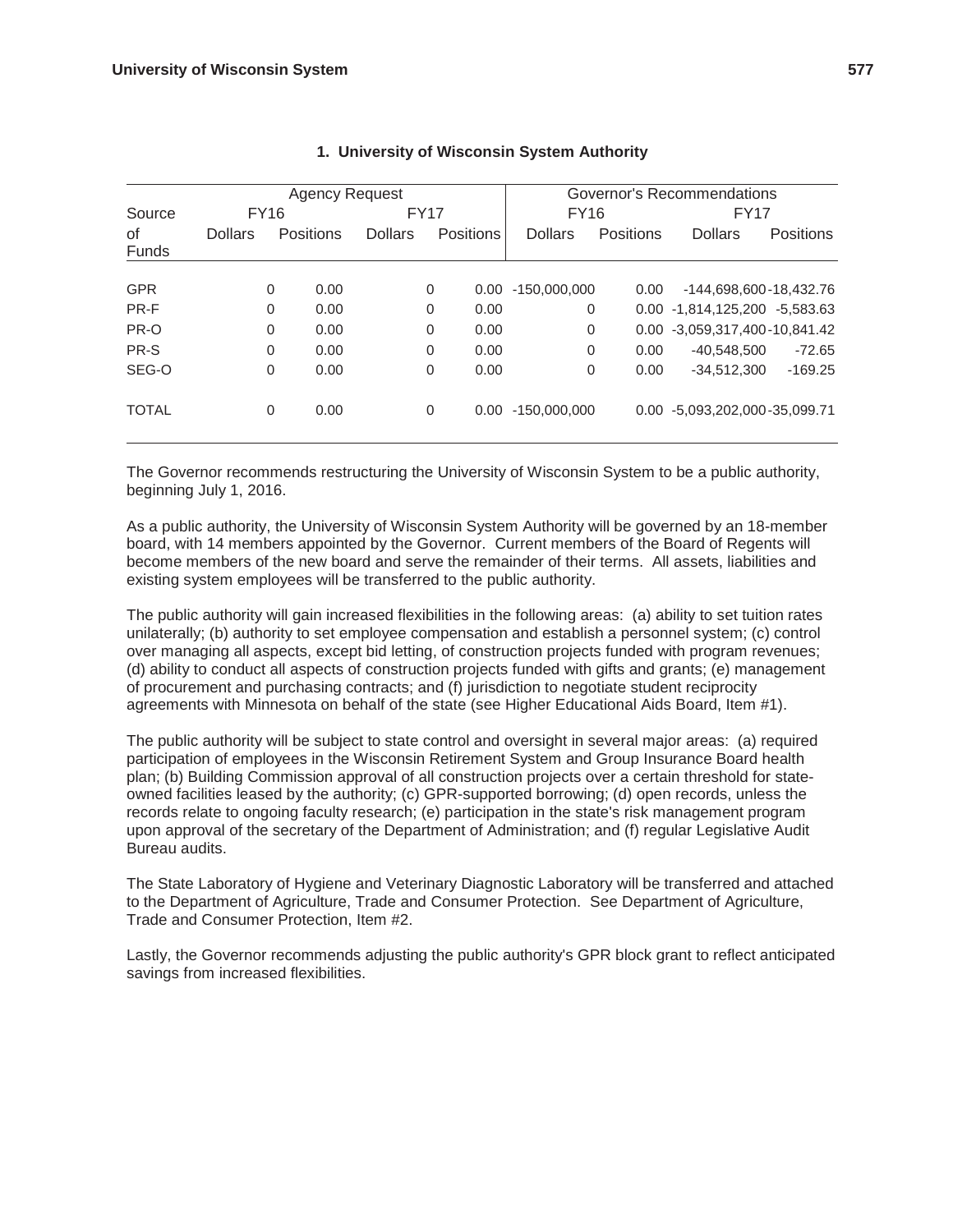|              |                                              |           |                | Governor's Recommendations |                |                  |                |                  |  |
|--------------|----------------------------------------------|-----------|----------------|----------------------------|----------------|------------------|----------------|------------------|--|
| Source       | <b>Agency Request</b><br>FY16<br><b>FY17</b> |           |                |                            | <b>FY16</b>    |                  |                | FY17             |  |
| 0f<br>Funds  | <b>Dollars</b>                               | Positions | <b>Dollars</b> | <b>Positions</b>           | <b>Dollars</b> | <b>Positions</b> | <b>Dollars</b> | <b>Positions</b> |  |
| PR-O         | 75.799.500                                   | 0.00      | 75,799,500     | 0.00 <sub>1</sub>          | 75,799,500     | 0.00             | 75.799.500     | 0.00             |  |
| <b>TOTAL</b> | 75.799.500                                   | 0.00      | 75,799,500     | 0.00                       | 75.799.500     | 0.00             | 75.799.500     | 0.00             |  |

#### **2. Adjustments to Student Academic Fees**

The Governor recommends increasing tuition expenditure authority to reflect changes related to: (a) enrollment increases (\$43,003,200 in each year); (b) self-supporting program enrollment increases (\$16,712,400 in each year); and (c) differential tuition increases (\$16,083,900 in each year).

#### **3. Environmental Management Account Funding Changes**

|              | <b>Agency Request</b> |   |             |                |             |                   |                | Governor's Recommendations |                |   |                  |  |
|--------------|-----------------------|---|-------------|----------------|-------------|-------------------|----------------|----------------------------|----------------|---|------------------|--|
| Source       | FY16                  |   | <b>FY17</b> |                | <b>FY16</b> |                   |                | FY <sub>17</sub>           |                |   |                  |  |
| οf<br>Funds  | <b>Dollars</b>        |   | Positions   | <b>Dollars</b> |             | Positions         | <b>Dollars</b> | Positions                  | <b>Dollars</b> |   | <b>Positions</b> |  |
| SEG-O        |                       | 0 | 0.00        |                | 0           | 0.00 <sub>1</sub> | -4,749,800     | $-40.20$                   |                | 0 | 0.00             |  |
| <b>TOTAL</b> |                       | 0 | 0.00        |                | 0           | 0.00              | -4,749,800     | $-40.20$                   |                | 0 | 0.00             |  |

The Governor recommends eliminating all grants for the following programs in the first year of the biennium to balance the nonpoint account and environmental management account of the environmental fund: (a) environmental education; environmental assessments (-\$130,500 in FY16); (b) Wisconsin bioenergy initiative (-\$4,069,100 and -35.2 FTE positions in FY16); (c) extension recycling education (-\$394,100 and -4.0 FTE positions in FY16); and (d) solid waste research and experiments (-\$156,100 and -1.0 FTE position in FY16). See Department of Natural Resources, Item #27.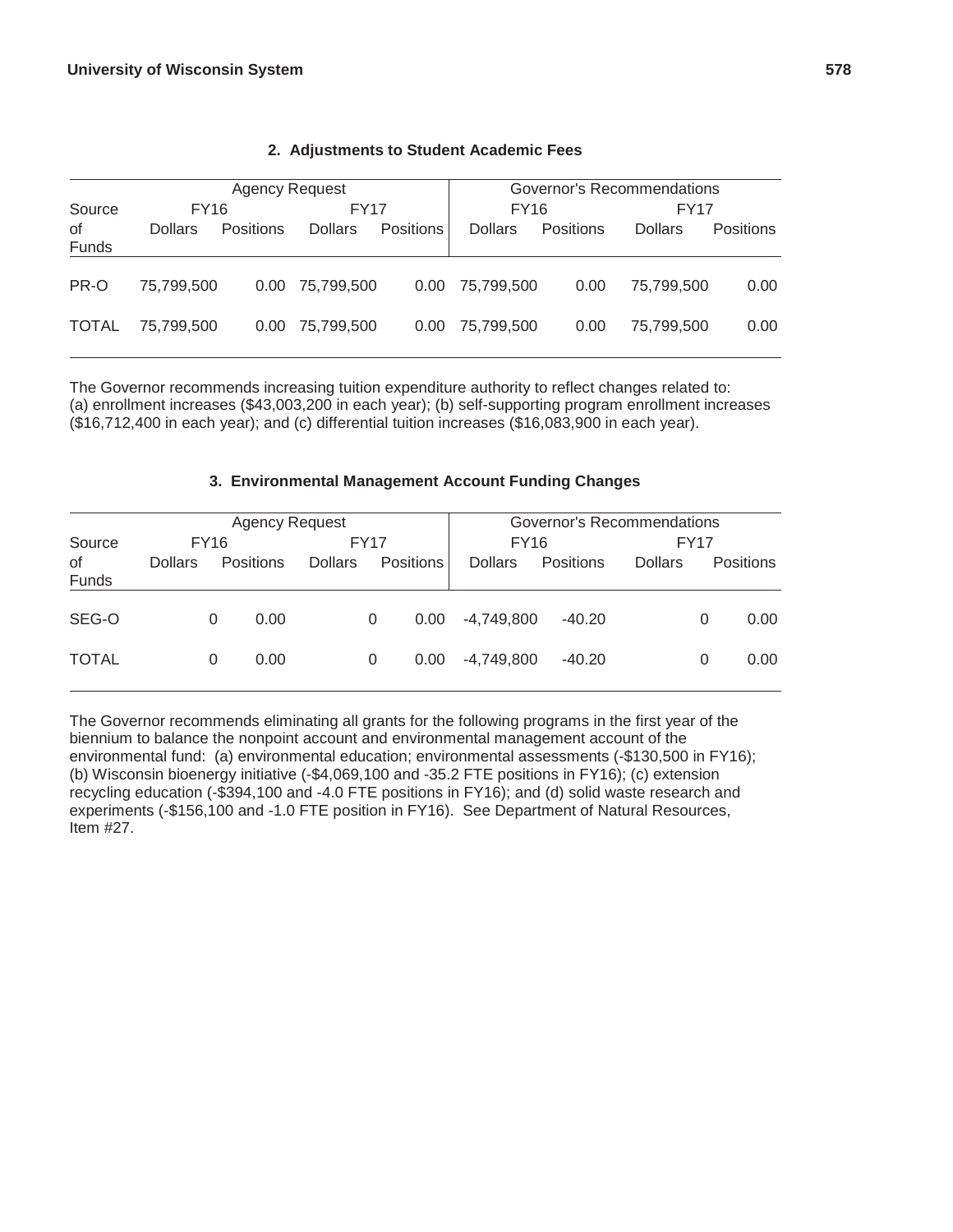|              |                |                  | <b>Agency Request</b> | Governor's Recommendations |                  |                  |                |                  |  |
|--------------|----------------|------------------|-----------------------|----------------------------|------------------|------------------|----------------|------------------|--|
| Source       | <b>FY16</b>    |                  |                       | <b>FY17</b>                |                  | <b>FY16</b>      |                | <b>FY17</b>      |  |
| 0f<br>Funds  | <b>Dollars</b> | <b>Positions</b> | <b>Dollars</b>        | <b>Positions</b>           | <b>Dollars</b>   | <b>Positions</b> | <b>Dollars</b> | <b>Positions</b> |  |
| <b>GPR</b>   |                | 0.00<br>0        |                       | 0                          | 0.00 -13,626,700 | 0.00             | $-25,060,200$  | 0.00             |  |
| PR-O         |                | 0.00<br>0        |                       | 0                          | 0.00 -18,317,600 | 0.00             | $-7,261,600$   | 0.00             |  |
| <b>TOTAL</b> |                | 0.00<br>0        |                       | 0                          | 0.00 -31,944,300 | 0.00             | $-32,321,800$  | 0.00             |  |

#### **4. Debt Service Reestimate**

The Governor recommends adjusting the system's base budget to reflect a reestimate of debt service on authorized bonds.

#### **5. Standard Budget Adjustments**

|              |                | <b>Agency Request</b> |                | Governor's Recommendations |                |           |                  |           |
|--------------|----------------|-----------------------|----------------|----------------------------|----------------|-----------|------------------|-----------|
| Source       | <b>FY16</b>    |                       | <b>FY17</b>    |                            | FY16           |           | FY <sub>17</sub> |           |
| 0f<br>Funds  | <b>Dollars</b> | <b>Positions</b>      | <b>Dollars</b> | <b>Positions</b>           | <b>Dollars</b> | Positions | <b>Dollars</b>   | Positions |
| <b>GPR</b>   | 17,977,800     | 0.00                  | 18,008,200     | 0.00                       | 17.977.800     | 0.00      | 18,008,200       | 0.00      |
| PR-O         | 7.245.800      | 0.00                  | 7.245.800      | 0.00                       | 7.245.800      | 0.00      | 7.245.800        | 0.00      |
| <b>TOTAL</b> | 25.223.600     | 0.00                  | 25,254,000     | 0.00                       | 25,223,600     | 0.00      | 25,254,000       | 0.00      |

The Governor recommends adjusting the system's base budget for: (a) full funding of continuing position salaries and fringe benefits (\$25,195,000 in each year); and (b) full funding of lease and directed moves costs (\$28,600 in FY16 and \$59,000 in FY17).